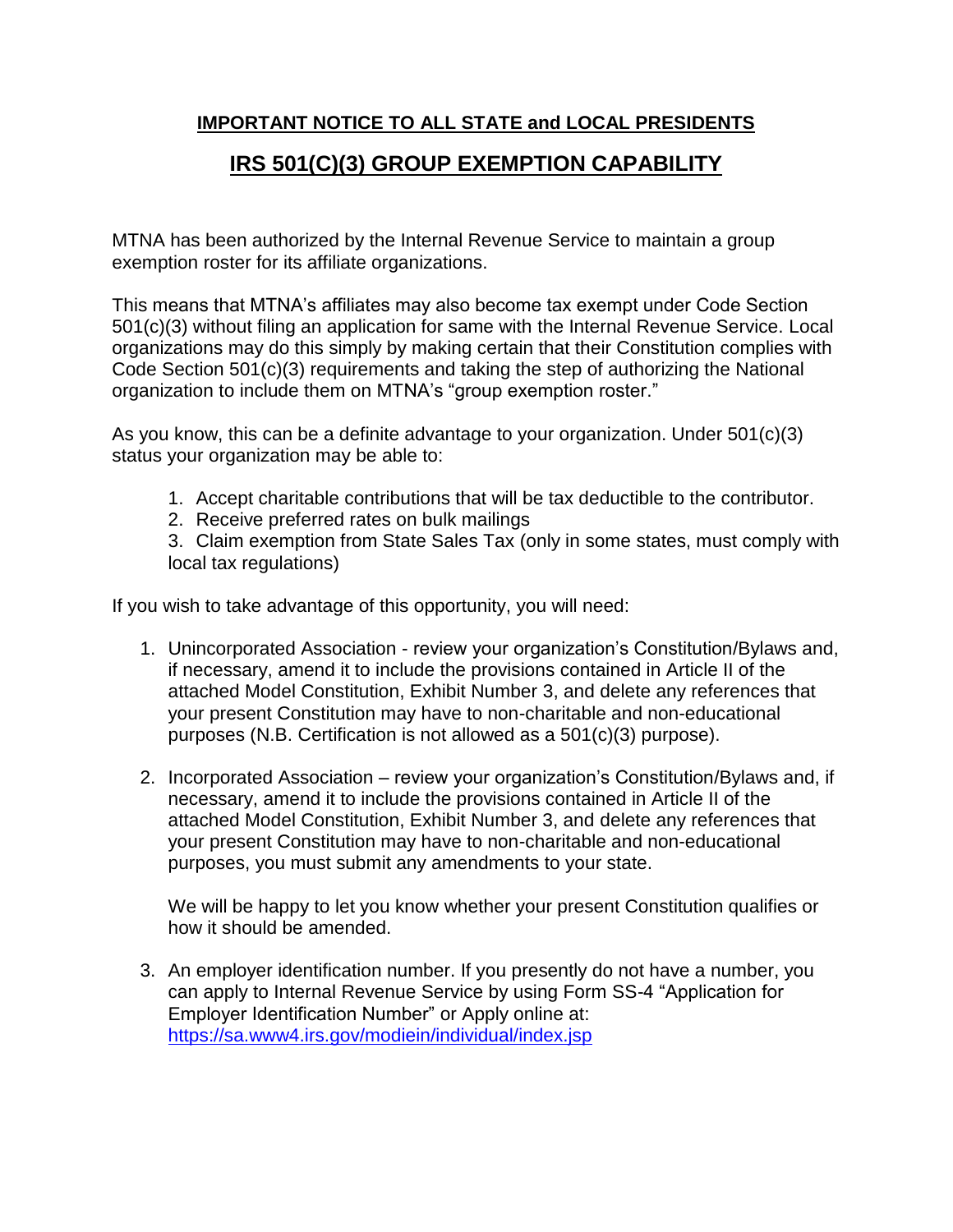Once you are satisfied that your organization's Constitution satisfies this requirement, then you should forward a copy of the Constitution to MTNA National Headquarters, along with a letter of authorization signed by an authorized officer of your organization.

If your organization presently does not have an IRS determination letter under any Code Section, then you should supply a letter in the form attached hereto as **Exhibit Number 1.**

If your organization currently has tax exempt status under a different Code Section, (e.g. 501(c)(6)), through a determination letter, you must be in good standing with the IRS before joining the group exemption. Please supply a letter in the form attached hereto as **Exhibit Number 2** and your organization's original determination letter.

Finally, if your organization currently has individual tax-exempt status under Code Section 501(c)(3), we strongly recommend you leave it that way. However, if you want to give up your individual 501(c)(3) status and come under the MTNA group exemption, you should supply a letter in the form attached hereto as Exhibit Number 2.

## **NOTE: You must include your organization's total gross income in your authorization letter.**

Please be advised that being enrolled on MTNA's group exemption roster does not mean that MTNA will file your annual Form 990 and Form 990T (if required). **You will still be required to file all applicable tax returns as you have in the past.** To submit the appropriate Form 990, you must register with the IRS as this form is electronic only.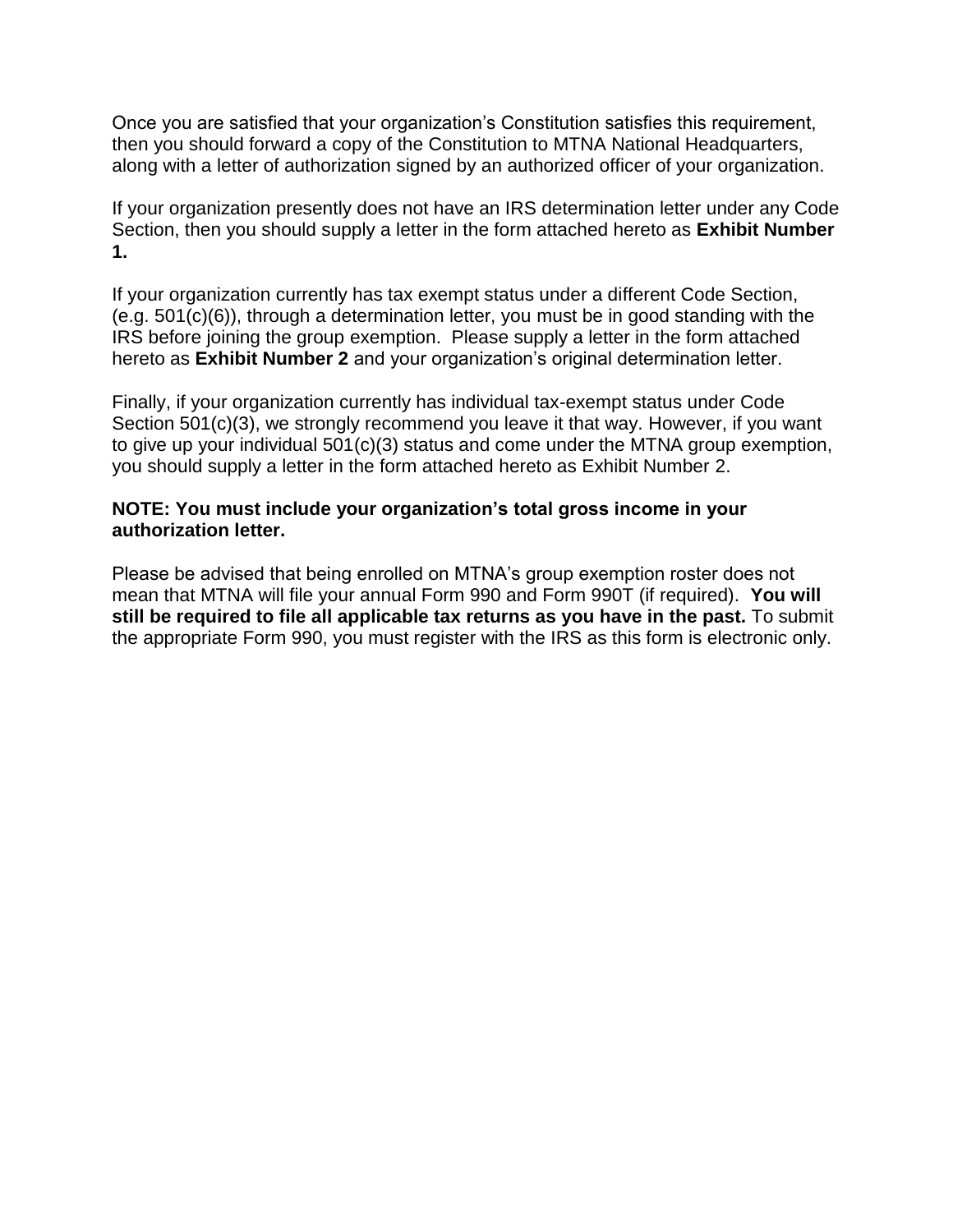## **Exhibit Number 1**

## **Name of MTNA State/Local Association Address of MTNA State/Local Association Federal Employer ID Number of State/Local Association**

**Date** 

Music Teachers National Association 600 Vine St, Suite 1710 Cincinnati, OH 45202

Attn: Gary L. Ingle, Executive Director & CEO

RE: Authorization to Include Subordinate on Music Teachers National Association, Inc. Group Exemption Roster

Dear Dr. Ingle:

This letter will authorize Music Teachers National Association, Inc. (MTNA) to include this organization on MTNA's Group Exemption Roster with the Internal Revenue Service. We understand that this will confer upon this organization, Code Section 501(c)(3) status. We further understand that this organization is still responsible for filing its own Forms 990 and 990-T and any other required Forms with the Internal Revenue Service.

The gross total income for this organization was \_\_\_\_\_\_\_\_ for tax year \_\_\_\_. Our tax year ends on \_\_\_\_\_\_\_\_.

Sincerely,

(Signed by a Duly Authorized Officer of State/Local Association)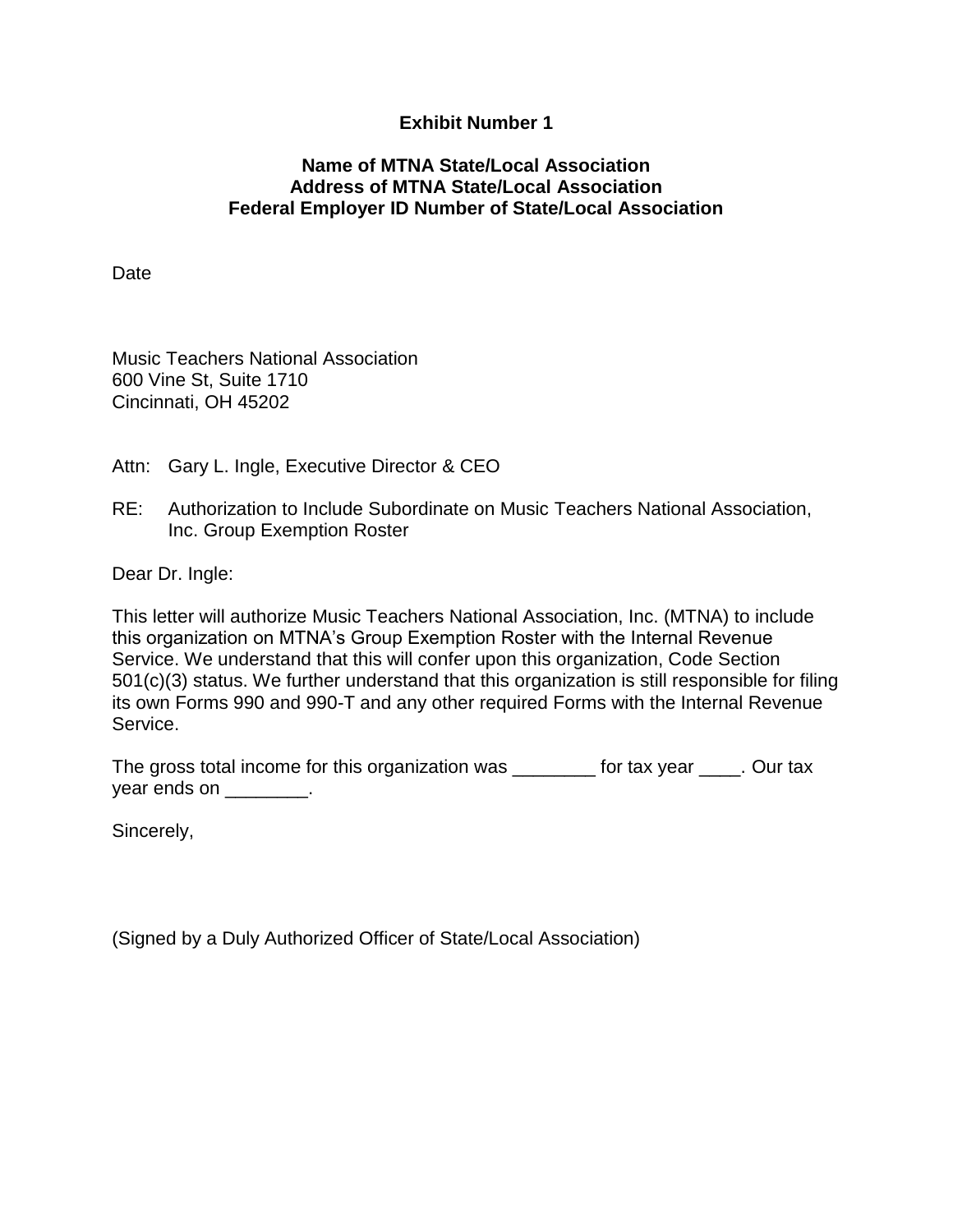## **Exhibit Number 2**

## **Name of MTNA State/Local Association Address of MTNA State/Local Association Federal Employer ID Number of State/Local Association**

Date

Music Teachers National Association 600 Vine St, Suite 1710 Cincinnati, OH 45202

- Attn: Gary L. Ingle, Executive Director & CEO
- RE: Authorization to Include Subordinate on Music Teachers National Association, Inc. Group Exemption Roster

Dear Dr. Ingle:

This letter will authorize Music Teachers National Association, Inc. (MTNA) to include this organization on MTNA's Group Exemption Roster with the Internal Revenue Service. We understand that this will confer upon this organization, Code Section 501(c)(3) status. We further understand that this organization is still responsible for filing its own Forms 990 and 990-T and any other required Forms with the Internal Revenue Service.

This organization has previously been tax exempt under Code Section 501(c)(6) on an individual basis pursuant to a determination letter from the Internal Revenue Service dated (copy attached). Upon being added to MTNA's Group Exemption Roster, this organization wished to relinquish that individual tax- exempt status.

| The gross total income for this organization was | for tax year | . Our tax |
|--------------------------------------------------|--------------|-----------|
| year ends on                                     |              |           |

Sincerely,

(Signed by a Duly Authorized Officer of State/Local Association)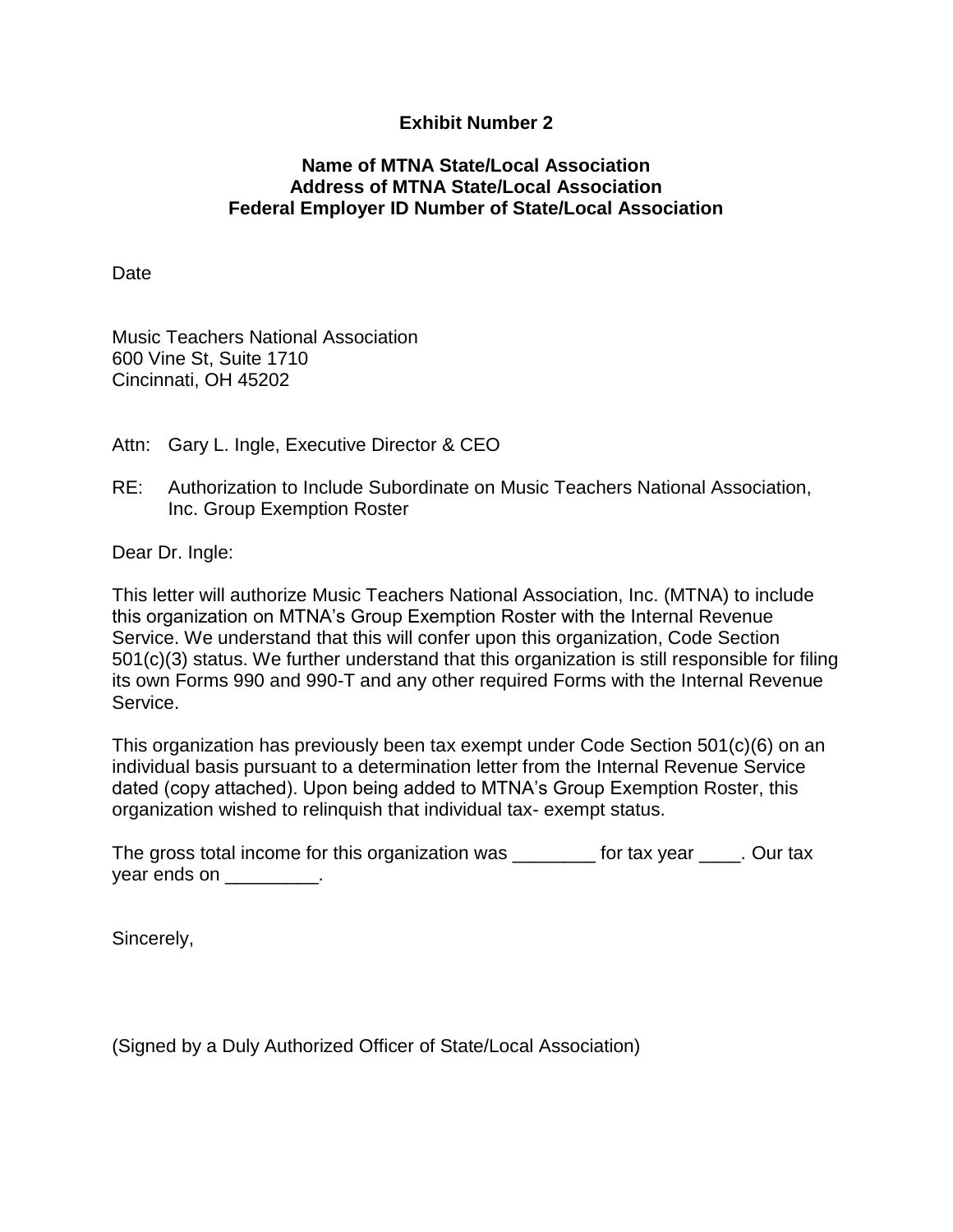## **Exhibit Number 3 MODEL BYLAWS FOR MTNA LOCAL ASSOCIATIONS**

## BYLAWS OF THE (NAME) ASSOCIATION of the (STATE/LOCAL) MUSIC TEACHERS ASSOCIATION Affiliated with MUSIC TEACHERS NATIONAL ASSOCIATION

## ARTICLE I—NAME

The name of this organization shall be the (name) Local Association, referred to as MTA affiliated with (state) MTA and with Music Teachers National Association, Inc. (MTNA), Cincinnati, Ohio, a Code Section 501(c)(3) organization.

#### ARTICLE II—PURPOSE

Section 1. The purpose of the Association is the advancement of musical knowledge and education. Activities of the Association are aimed at the promotion of the art of music and the advancement of musical educational activities and the appreciation of music among the people of the community.

Section 2. No part of the net earnings of the organization shall inure to the benefit of any individual. No substantial part of the activities of the organization shall be the carrying on of propaganda, or otherwise attempting to influence legislation, and the organization shall not participate in, or intervene in any political campaign on behalf of, or in opposition to, any candidate for public office. Notwithstanding any other provision of this document, the organization shall not carry on any other activities not permitted to be carried on by an organization exempt from federal income tax under Section 501(c)(3) of the Internal Revenue Code.

Section 3. In the event of the dissolution of this organization, any funds remaining in the treasury after the payment of any outstanding debts shall be contributed to the Music Teachers National Association or another nonprofit organization, which qualifies under Section 501(c)(3) of the Internal Revenue Code.

#### ARTICLE III—MEMBERSHIP

Section 1. Membership classifications in this Association shall be: Active, Retired, Student, and Patron. All members of this Association (except patrons) shall hold membership in the (state) Music Teachers Association and the MTNA.

A. Active membership is open to all persons professionally engaged in any field of musical activity who are members of an affiliated state association and MTNA. Such membership provides the privileges of voting, holding office, and participating in the activities of the Association.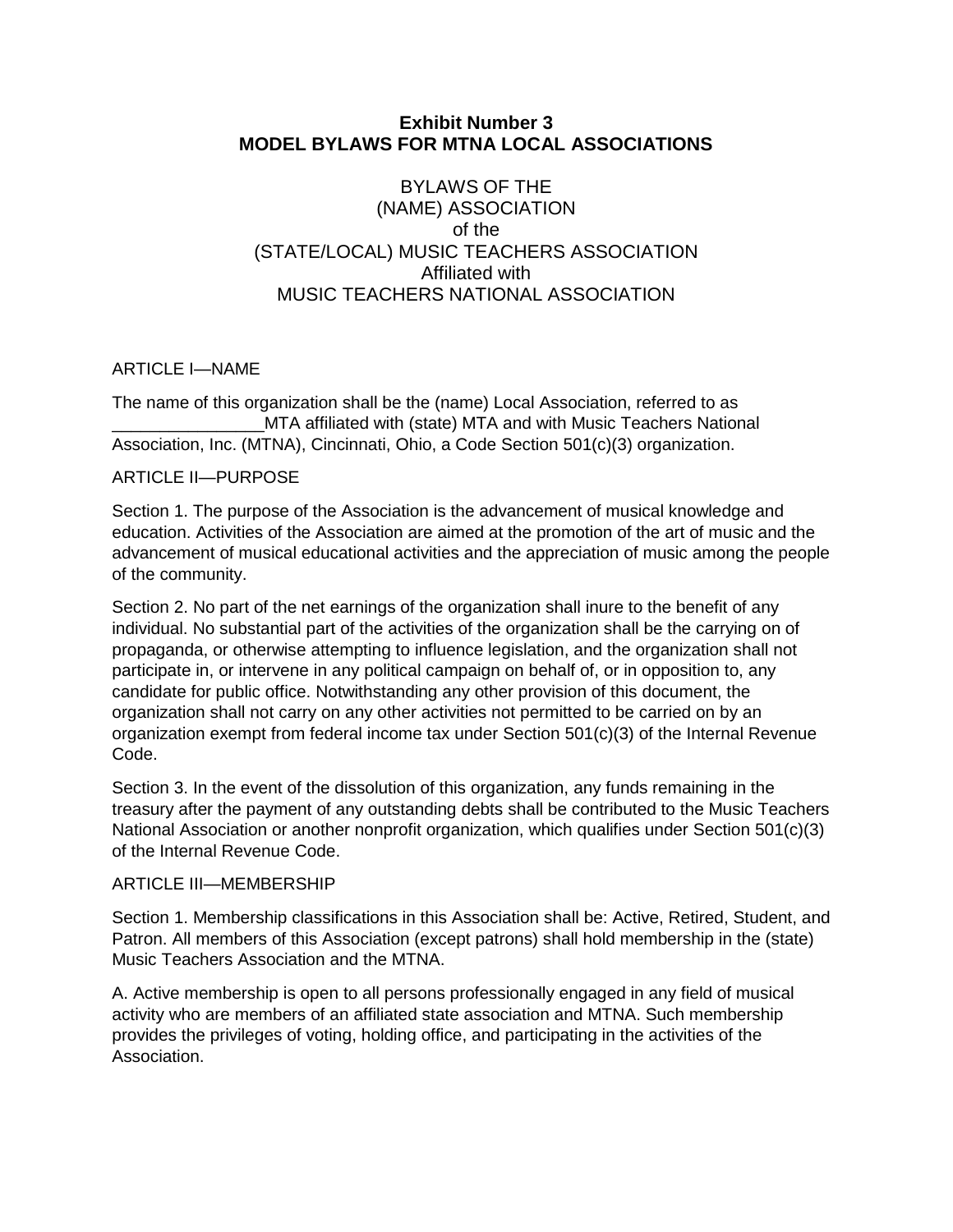B. Retired Membership is open to those who have been active members for at least 20 continuous years, are age 65 or greater and are essentially retired from teaching. A member must send written notice to the MTNA executive director for this class of membership to be activated. Retired members may vote, but cannot hold elective office at the division or national levels or enter students in MTNA competitions. A retired member must also be a member of a state affiliated association.

C. Student membership is open to any student of music subject to membership regulations of the affiliated state association and MTNA. Students members may attend all meetings of the Association, but do not have the right to vote or hold office.

#### **(Associations may want to have special membership categories that only apply to the local association such as Patron Membership—see the following example)**

D. Patron membership (some organizations prefer to use a different designation for this type of membership category) shall be individuals, organizations, institutions, or business firms wishing to support the association and its activities. They shall not have the right to vote, hold office, or enter students in activities. Dues are paid to the local association.

Section 2. Annual dues will be established by the Executive Board and approved by the members. Dues are delinquent June 30 for active members, September 30 for collegiate members, after which time members are not in good standing or entitled to any of the privileges of membership until dues are paid for the current membership year.

Section 3. The membership year shall be the same as the MTNA fiscal year, beginning July 1 and ending June 30 for active members; the collegiate membership year begins October 1 and ends September 30.

#### ARTICLE IV—OFFICERS

Section 1. The officers of the Association shall be: President, President-Elect, Vice President, Secretary, and Treasurer. (or such officers necessary for the effective operation of the Association).

A. The President shall preside at all meetings of the Association, and the Executive Board, shall appoint all standing and special committees with the approval of the Executive Board, and shall perform such other duties applicable to the office as prescribed by the parliamentary authority adopted by the Association. He or she shall serve as an ex officio member of all committees except the Nominating Committee.

B. The President-elect shall assume all duties of the President in the absence of that officer and shall perform such other duties as may be designated by the President and/or Executive Board or prescribed by the parliamentary authority of the association.

C. The Vice President shall preside in the absence of the President and President-elect, and shall coordinate such activities and perform such duties as may be designated by the President and/or Executive Board or prescribed by the parliamentary authority of the association.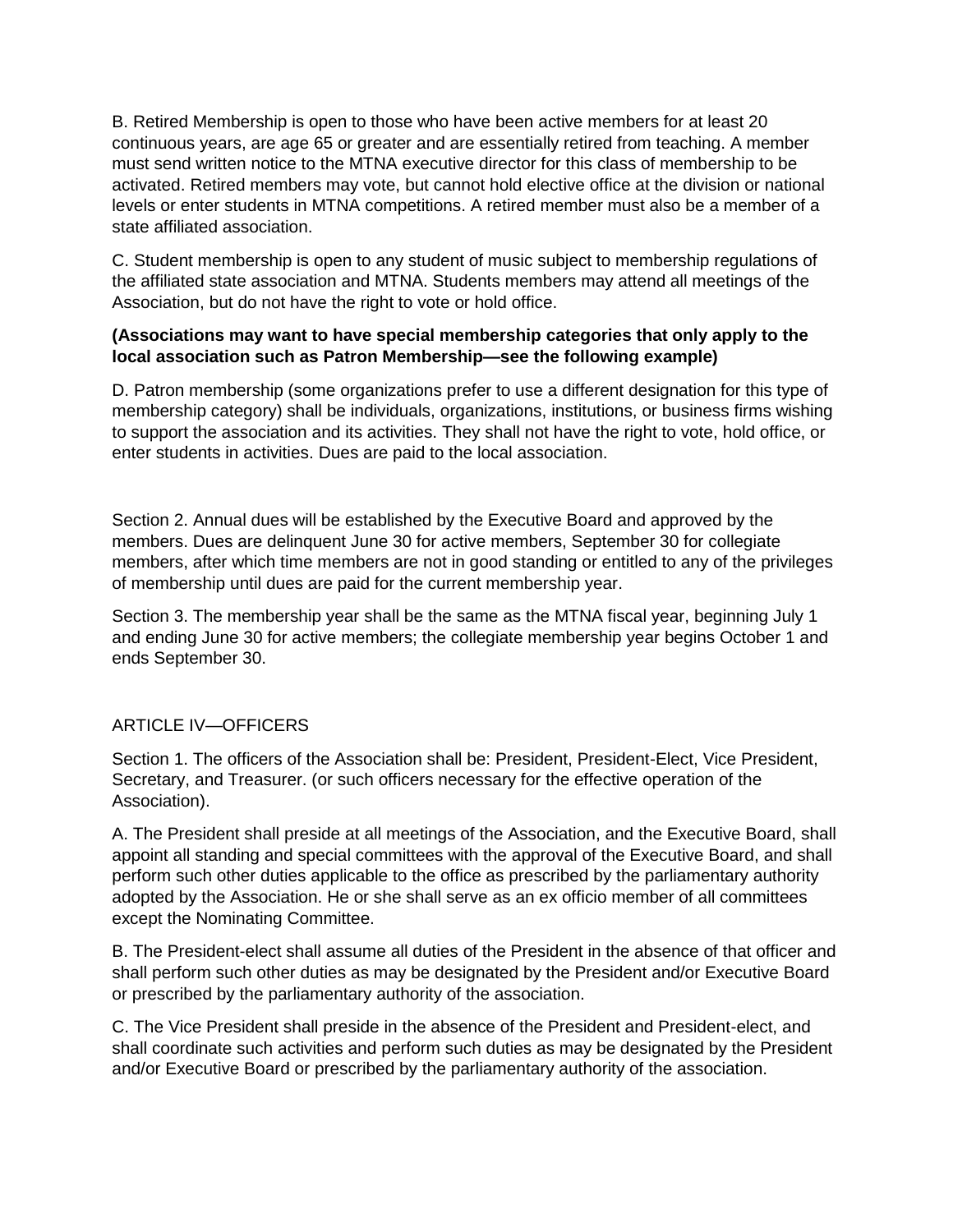D. The Secretary shall keep the minutes of all meetings of the Association and the Board of Directors, and shall perform such other duties as may be assigned by the President or prescribed by the parliamentary authority of the association.

E. The Treasurer shall be responsible for the payment of all bills authorized by the Association, shall keep an itemized account of all receipts and disbursements, shall prepare an annual budget, and shall present reports to the Association as requested and shall perform such other duties as may be designated by the President or prescribed by the parliamentary authority of the association.

Section 2. Each officer shall be elected for a (one or two) year term of office and shall serve until his or her successor assumes office. The term of office shall begin at the end of the last meeting within the fiscal year, and end upon the installation of the next officer. No member shall be eligible to serve more than two consecutive terms in the same office, except the office of treasurer.

## ARTICLE V—ELECTION OF OFFICERS

Section 1. A nominating Committee of three members shall be elected by the members or Executive Board, or appointed by the president at the last meeting of each fiscal year to serve for the ensuing year. The nominating committee shall announce a slate of one candidate for each office at the meeting preceding the annual meeting. Before the election of officers at the annual meeting, additional nominations from the floor shall be permitted.

Section 2. Officers shall be elected by ballot, except in the event of only one nominee for an office in which case the presiding officer may declare the nominee elected by acclamation.

Section 3. A vacancy in any office, except that of President, shall be filled for the unexpired term by presidential appointment and approval by the Executive Board. A President-elect, appointed in this manner, cannot assume the office of President unless elected to the office in the same manner as the other officers.

Section 4. Any officer shall cease to hold office upon termination of membership, or may be removed from office by two-thirds vote of the members present and voting at a regularly scheduled meeting. Such action may be taken when it appears evident that an officer has been or is unable to serve or is otherwise unqualified.

#### ARTICLE VI—EXECUTIVE BOARD

Section 1. The officers of the Association and the Immediate Past President shall constitute the Executive Board of the Association. (Committee chairs may be added.)

Section 2. The Executive Board shall have general supervision of the affairs of the association between its business meetings, fix the hour and place of meetings, make recommendations to the association, and perform such other duties as are specified in these bylaws. The Board shall be subject to the orders of the association, and none of its acts shall conflict with action taken by the association.

Section 3. Meetings of the Executive Board shall be held as needed, or at the request of a majority of the Board.